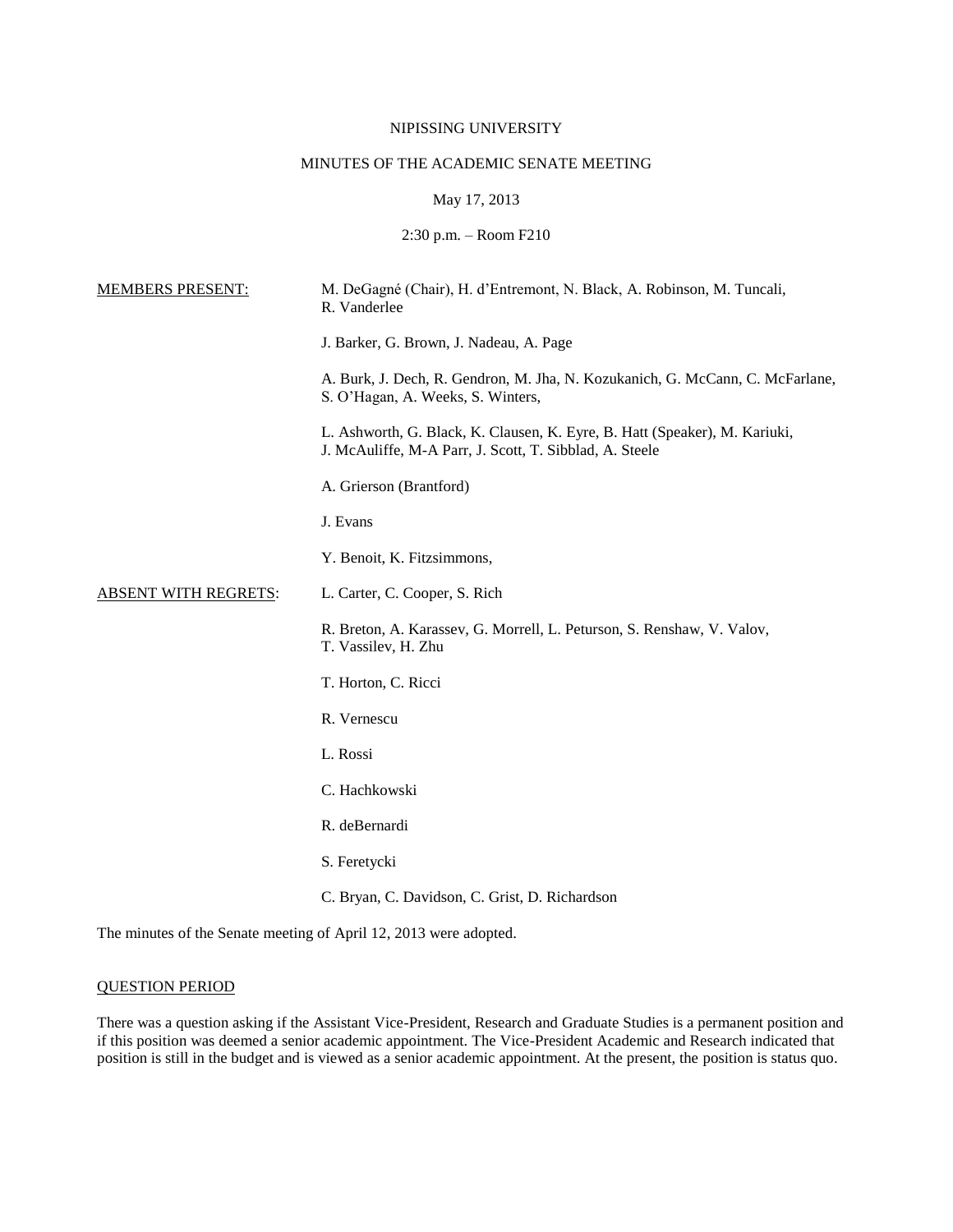A question was also raised regarding the timing of the finalized budget especially in reference to staffing requirement concerns and impacting pre-registration. It was noted that the budget will be brought before the Board of Governors at their June 6 meeting. Pre-registration will still begin as scheduled.

### REPORTS of STANDING COMMITTEES and FACULTY or UNIVERSITY COUNCILS

#### **Senate Executive Committee**

MOTION 1: Moved by M. DeGagné, seconded by K. Fitzsimmons that the Report of the Senate Executive Committee dated May 7, 2013 be received. CARRIED

# **Planning and Priorities Committee**

- MOTION 2: Moved by H. d'Entremont, seconded by A. Burk that the Report of the Planning and Priorities Committee dated April 24, 2013 be received. CARRIED
- MOTION 3: Moved by H. d'Entremont, seconded by K. Eyre that Senate grant Stage 1 approval for the Bachelor of Education in Adult Education and Training, as outlined in the attached document. CARRIED
- MOTION 4: Moved by H. d'Entremont, seconded by G. McCann that the revised Nipissing University Institutional Quality Assurance Process Policy and Procedures dated May 7, 2013 and the Summary of Changes be approved as outlined. CARRIED

## **Research Council**

### *January 23, 2013 Report*

| <b>MOTION 5:</b> | Moved by M. Tuncali, seconded by A. Burk that the Report of the Research Council dated January<br>23, 2013, be received.<br><b>CARRIED</b>             |
|------------------|--------------------------------------------------------------------------------------------------------------------------------------------------------|
| MOTION 6:        | That Senate approve the internal grant submission date to review external grant applications to<br>August 1.<br><b>WITHDRAWN</b>                       |
| <b>MOTION 7:</b> | Moved by M. Tuncali, M. Kariuki that Senate approve Policy #NU-RES-2011.19, Adjunct<br>Professorship, as amended.<br><b>CARRIED</b>                    |
| <b>MOTION 8:</b> | Moved by M. Tuncali, seconded by A. Burk that Senate approve the selection committee for the<br>Internal Research Grants, as listed.<br><b>CARRIED</b> |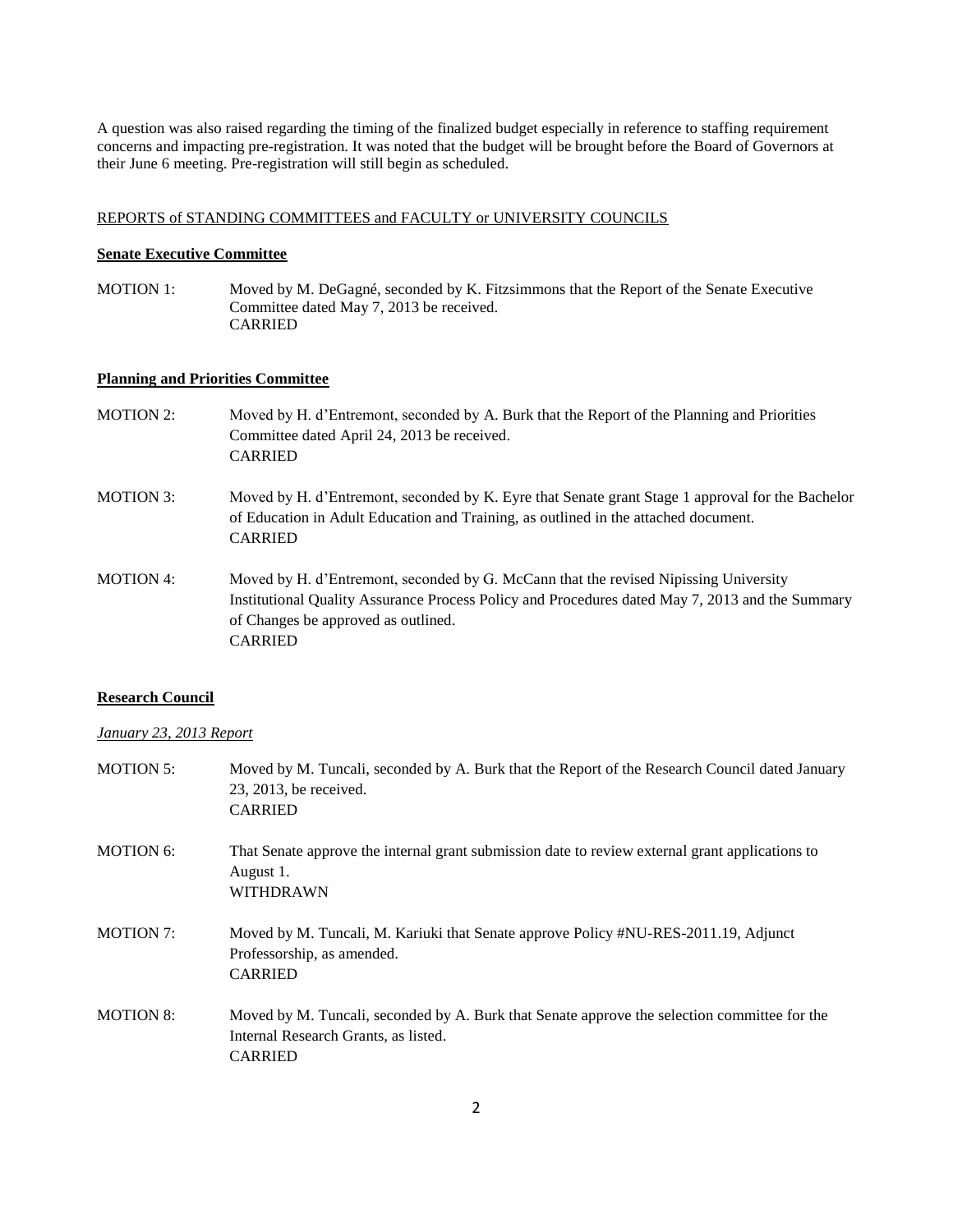# *April 29, 2013 Report*

| <b>MOTION 9:</b>  | Moved by M. Tuncali, seconded by S. Winters that the Report of the Research Council dated April<br>29, 2013, be received.<br><b>CARRIED</b>                                                         |
|-------------------|-----------------------------------------------------------------------------------------------------------------------------------------------------------------------------------------------------|
| <b>MOTION 10:</b> | Moved by M. Tuncali, seconded by A. Page that Policy #NU-RES-2011.02 Policy on Intellectuel<br>Property, be renewed and received as amended.<br><b>CARRIED</b>                                      |
| <b>MOTION 11:</b> | Moved by M. Tuncali, seconded by A. Weeks that Policy #NU-RES-2011.-5 Policy on Centres and<br>Institutes be renewed and received as amended.<br><b>CARRIED</b>                                     |
| <b>MOTION 12:</b> | Moved by M. Tuncali, seconded by A. Burk that all Centres and Institutes created in Policy #NU-<br>RES-2011.-5 be reviewed under the renewed policy.<br><b>CARRIED</b>                              |
| <b>MOTION 13:</b> | Moved by M. Tuncali, seconded by S. Winters that the selection committee for the Chancellor's<br>Award for Excellence in Research be approved as listed in the attached document.<br><b>CARRIED</b> |

# OTHER BUSINESS

| <b>MOTION 14:</b> | Moved by A. Robinson, seconded by K. Fitzsimmons that Senate consider receipt of the Report of<br>Graduation Applicants dated May 17, 2013.<br><b>CARRIED</b>                                        |
|-------------------|------------------------------------------------------------------------------------------------------------------------------------------------------------------------------------------------------|
| <b>MOTION 15</b>  | Moved by A. Robinson, seconded by K. Fitzsimmons that Senate receive the Report of Graduation<br>Applicants dated the May 17, 2013.<br><b>CARRIED</b>                                                |
| <b>MOTION 16:</b> | Moved by A. Robinson, seconded by K. Fitzsimmons that the approval to graduate be granted to the<br>students listed in the Report of Graduation Applicants dated the May 17, 2013.<br><b>CARRIED</b> |

# AMENDMENT of BY-LAWS

# **Notice of Motion (regarding modification to definition of substantive/non-substantive)**

- $\bullet$  that Article 10.1.1 (c), (d), (e) and (f) of the Senate bylaws be modified as follows:
	- (c) The following undergraduate curriculum matters shall require the approval of the relevant Faculty Council(s), the Undergraduate Studies Committee and Senate:
		- (i) proposals for Stage 2 (Curriculum) approval of new undergraduate programs prepared in accordance with the Nipissing University IQAP, as required in the provincial Quality Assurance Guidelines; or
		- (ii) proposals requiring changes to existing undergraduate degree or program requirements; or
		- (iii) undergraduate curriculum proposals which involve adding new courses, deleting existing courses, or substantive changes to existing courses.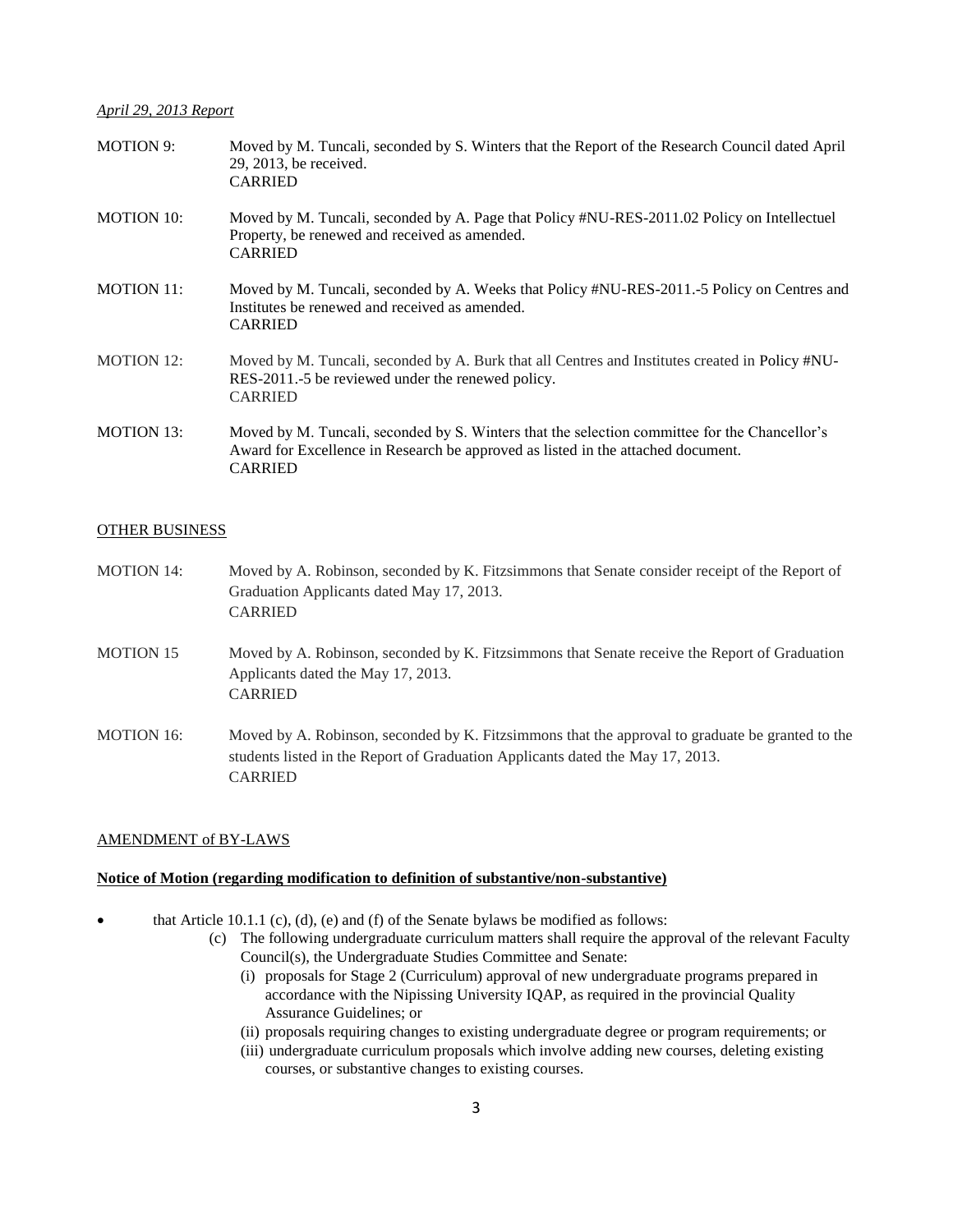- (d) The following undergraduate curriculum matters shall require the approval of the relevant Faculty Council(s), with conveyance to the Undergraduate Studies Committee and Senate for information:
	- (i) undergraduate curriculum proposals which involve non-substantive changes to existing courses and which do not directly affect another Faculty (e.g. minor changes to course titles or course descriptions, banking courses)
- (e) Where there is disagreement or uncertainty as to whether a proposed undergraduate curriculum change is significant or minor or substantive/non-substantive, the more rigorous standard shall be applied.

# **Notice of Motion (regarding addition of a Senate subcommittee, Artilce 9.3.3)**

- the addition of Article 9.3.3 Undergraduate Conference Subcommittee (UCS) to the Senate bylaws as outlined below:
	- Article 9.3.3 Undergraduate Conference Subcommittee (UCS)
		- (a) *Ex Officio* Members:
			- (i) the VPAR or designate
			- (ii) the Dean, or designate, of each Faculty;
		- (b) Members Elected by Faculty Council
			- ( i) Two (2) faculty Senators or non-Senators from each Faculty one of whom shall be elected by the Committee to serve as Chair and one to serve as Vice-Chair;
			- ( ii) one (1) faculty Senator or non-Senator to serve as Poster coordinator;
			- (iii) one (1) faculty Senator or non-Senator, preferably from Fine Arts, to serve as Fine Arts coordinator;
			- ( iv) one (1) student representative.
		- (c) Terms of Reference:
			- (i) Work with a budget established through the office of the VPAR and the office of the Dean of each Faculty, to organize the Annual Nipissing University Undergraduate Conference.
			- (ii) The Undergraduate Conference Committee will be provided administrative support via a program coordinator designated by the Office of the VPAR

# **ELECTIONS**

- Elect one Senator to serve on the Board of Governors for a two-year term commencing July 1, 2013 **Acclaimed:** Jeff Scott
- Elect one Senator to serve a 2-year term as Speaker of Senate **Acclaimed:** Blaine Hatt
- Elect one Senator to serve a 2-year term as Deputy Speaker of Senate **Acclaimed:** Amanda Burk
- Elect one faculty senator from outside the discipline for the search committee for a tenure track position in Social Welfare and Social Development Acclaimed: Hilary Earl
- Elect one faculty senator from outside the discipline for the search committee for a LTA2 (3-years) position in Organizational Studies in the School of Business **Acclaimed:** Andrew Weeks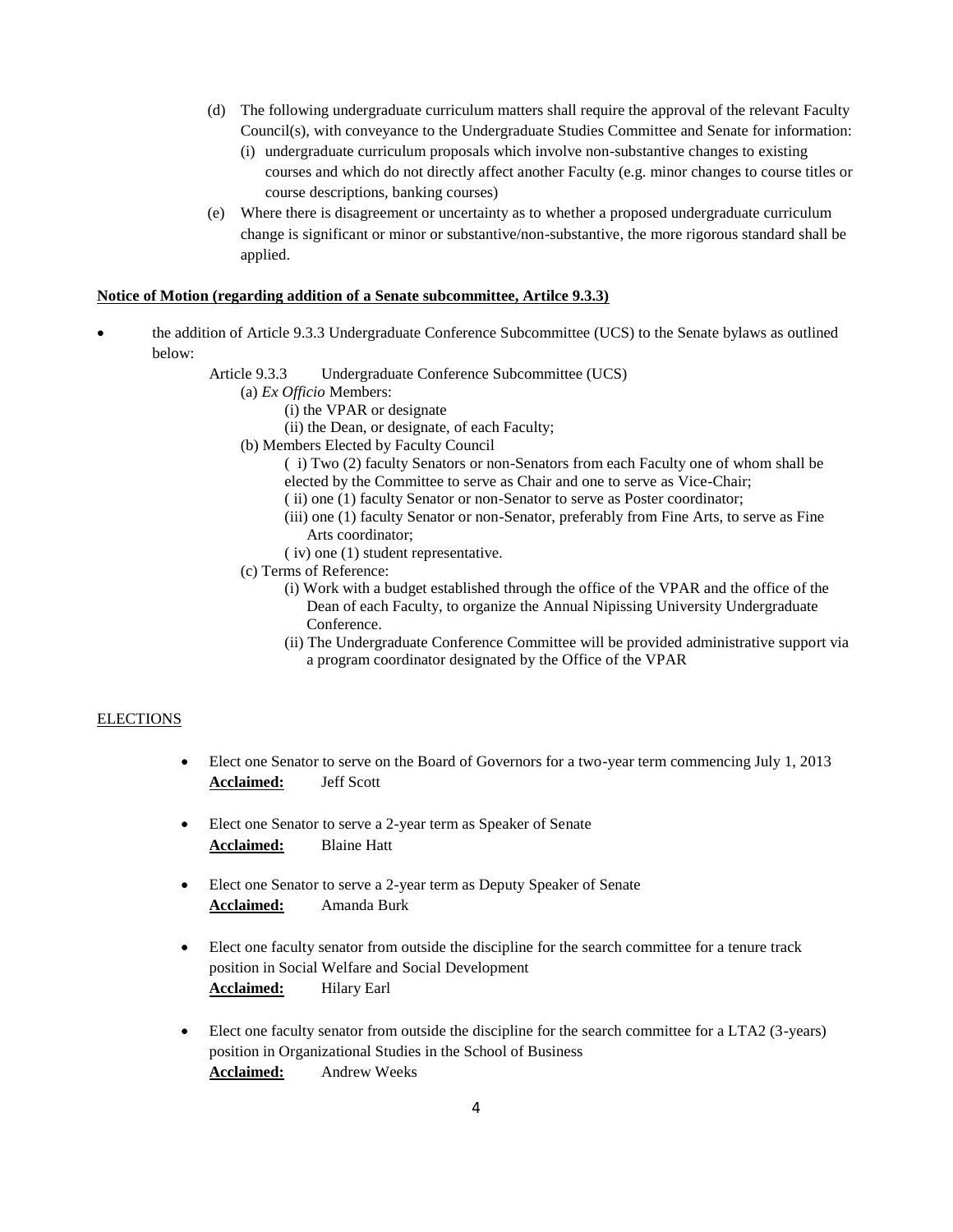### REPORTS FROM OTHER BODIES

### Board of Governors

The Board of Governors held its annual Board meeting on May 9, 2013. The new student representatives on the Board began their term of service on May 1. They were introduced by the Board Chair. The Board Chair announced that Mr. Gord Durnan, new Board member from Bracebridge, was recently approved as a Lieutenant-Governor-in-Council appointment to the Board of Governors. The Board approved reappointment of the university's solicitor, Valin & Partners for the 2013-2014 year. The appointment of two new Board members, one to fill a vacancy that currently exists and one to fill a vacancy that will result at the end of June 2013 was also approved.

On the recommendation of the Audit & Finance Committee, the Board approved motions to accept as presented the Nipissing University Ancillary Fees and the Nipissing University Student Union Ancillary Fees. The Board also accepted recommendations from the Plant & Property and Audit & Finance Committees to approve the purchase of a property at 40 Victoria Street in Bracebridge. This acquisition will serve future planning needs and allow better access to the campus property.

Since May is the annual meeting, elections were held for the positions of Vice-Chair and Vice-Chair Pro Tem. Greg DuCharme and Marianne Berube were acclaimed into the roles of Vice-Chair and Vice-Chair Pro Tem respectively. The Board Bylaw states that the Chair serves a two-year term; therefore, current Board Chair, Colin Dennis, will commence a second year as Board Chair in 2013-2014.

### NEW BUSINESS

| <b>MOTION 17:</b> | Moved by R. Vanderlee, seconded by C. McFarlane that Senate consider receipt of the Report of the<br>Undergraduate Studies Committee dated May 1, 2013.<br><b>CARRIED</b>                                                                                                                                  |
|-------------------|------------------------------------------------------------------------------------------------------------------------------------------------------------------------------------------------------------------------------------------------------------------------------------------------------------|
| <b>MOTION 18:</b> | Moved by R. Vanderlee, seconded by A. Burk that the Report of the Undergraduate Studies Committee<br>dated May 1, 2013 be received.<br><b>CARRIED</b>                                                                                                                                                      |
| <b>MOTION 19:</b> | Moved by R. Vanderlee, seconded by A. Burk that Senate approve the addition of the following<br>courses in the Schulich School of Education as outlined:<br>EDUC4326 – Business Studies, General: Intermediate<br>$\bullet$<br>EDUC4327 - Business Studies, General: Senior<br>$\bullet$<br><b>CARRIED</b> |

#### ANNOUNCEMENTS

The President began his announcements by commenting on his recent AUCC meeting in Calgary. One of the items discussed, common to all post-secondary institutions across the country, was the ongoing challenge of budgets. He noted that even Alberta has had its post-secondary funding decreased. Also discussed was the notion of how institutions are closely bound to their community, especially in smaller communities such as North Bay.

The President noted he has been exploring the opportunity to equalize northern grants. He also attended the Lt. Governor's forum on Aboriginal Education on May 16. This is the fourth forum meeting. He was pleased to report that Nipissing University is co-chairing these forums.